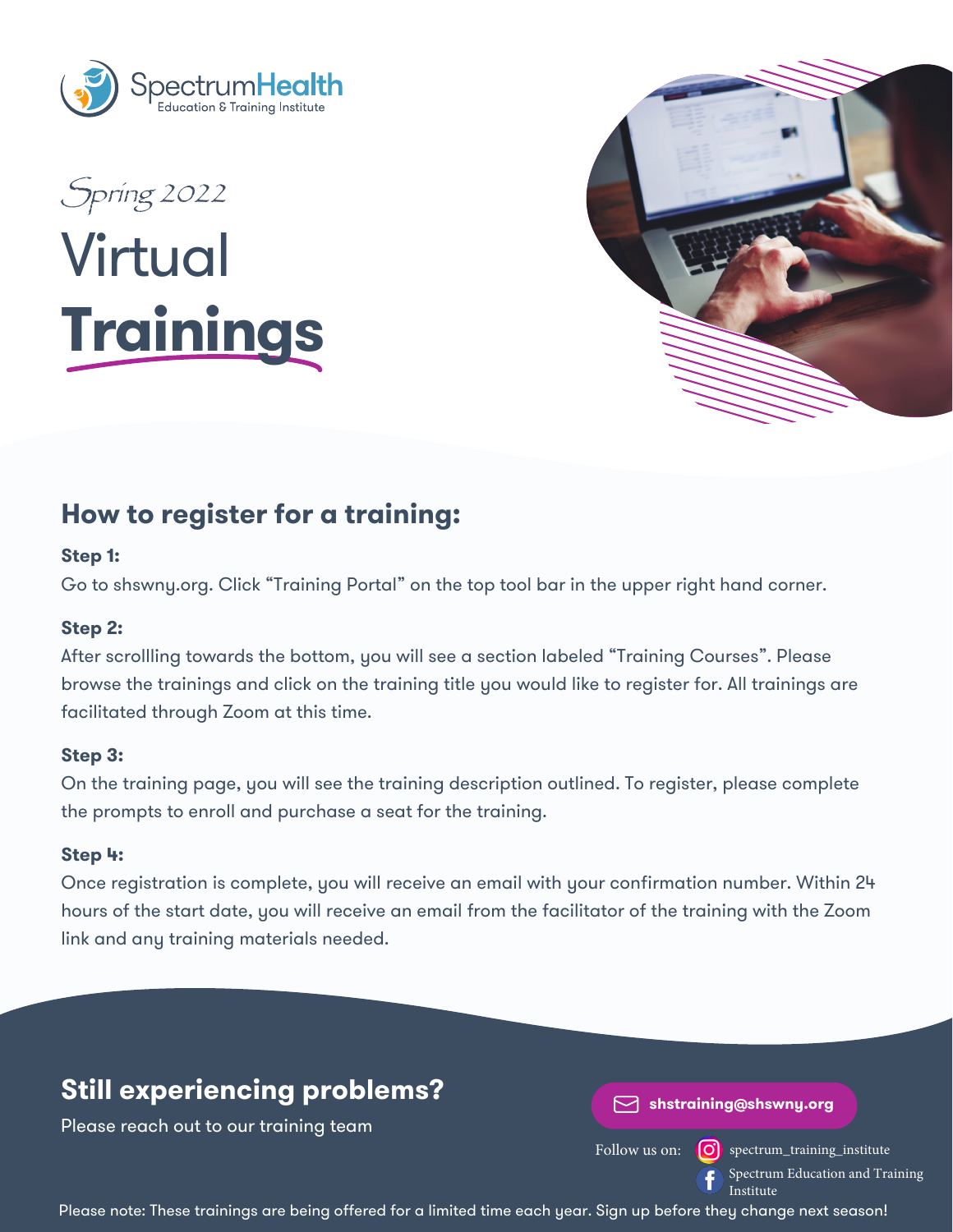## Behavioral Health Documentation

### $\overrightarrow{2}$  3.7.22  $\overrightarrow{3}$  9:00am-4:30pm

This training provides an overview of completing documentation with resistant clients, skills to assist in gathering information, as well as engagement and collaborative documentation techniques. Foundational information such as, medical necessity, is also reviewed. Master your language, content and timeliness with this skill and activity-based training that will leave your documentation worries in the past! Video and Microphone required.

**CEUs:** 6.0 (LMSW/LCSW, LMHC, CASAC) **Trainer:** Jaymee Caplan, LMHC & Ariel Costanzo, LCSW CASAC **Cost:** \$100.00

## Introduction to Working with Substance Using Clients

### $\overrightarrow{2}$  4.1.22 **0** 9:00am-12:30p

New to working with clients diagnosed with a substance use disorder? This training is for you! This training reviews all foundational elements of counseling, treatment planning and engagement for clients using illicit substances.

**CEUs:** 3.0 (LMSW/LCSW, LMHC, CASAC) **Trainers:** Ariel Costanzo, LCSW CASAC **Cost:** \$55.00

## Team & Moral Building in a Behavioral Health Setting

## $\overrightarrow{2}$  4.6.22  $\overrightarrow{9}$  9:00am-12:30pm

This training provides insight into understanding the importance of how team morale and team building effects clinical operations, as well as those being treated. We will explore the implications/effects morale can have on team building and productivity. Participants will be encouraged to utilize the information provided in practice, to help enhance and maintain a positive, trauma-informed therapeutic work environment. Video and microphone are required.

**CEUs:** 3.0 (LMSW/LCSW, LMHC, CASAC)

**Trainer**: Sam DiVincenzo, MSW **Cost**: \$55.00

## Cultivating Client Relationships in Behavioral Healthcare

### $\overline{2}$  4.13.22  $\overline{3}$  9:00-12:30pm

This training focuses on the importance of the therapeutic relationship, and how and why building rapport can yield successful treatment. This interactive training will help human services professionals gain skills to address barriers that present in each stage of the therapeutic relationship. Microphone and video required.

**CEUs:** 3.0 (LMSW/LCSW, LMHC, CASAC)

**Trainer:** Jaymee Caplan, LMHC

**Cost:** \$55.00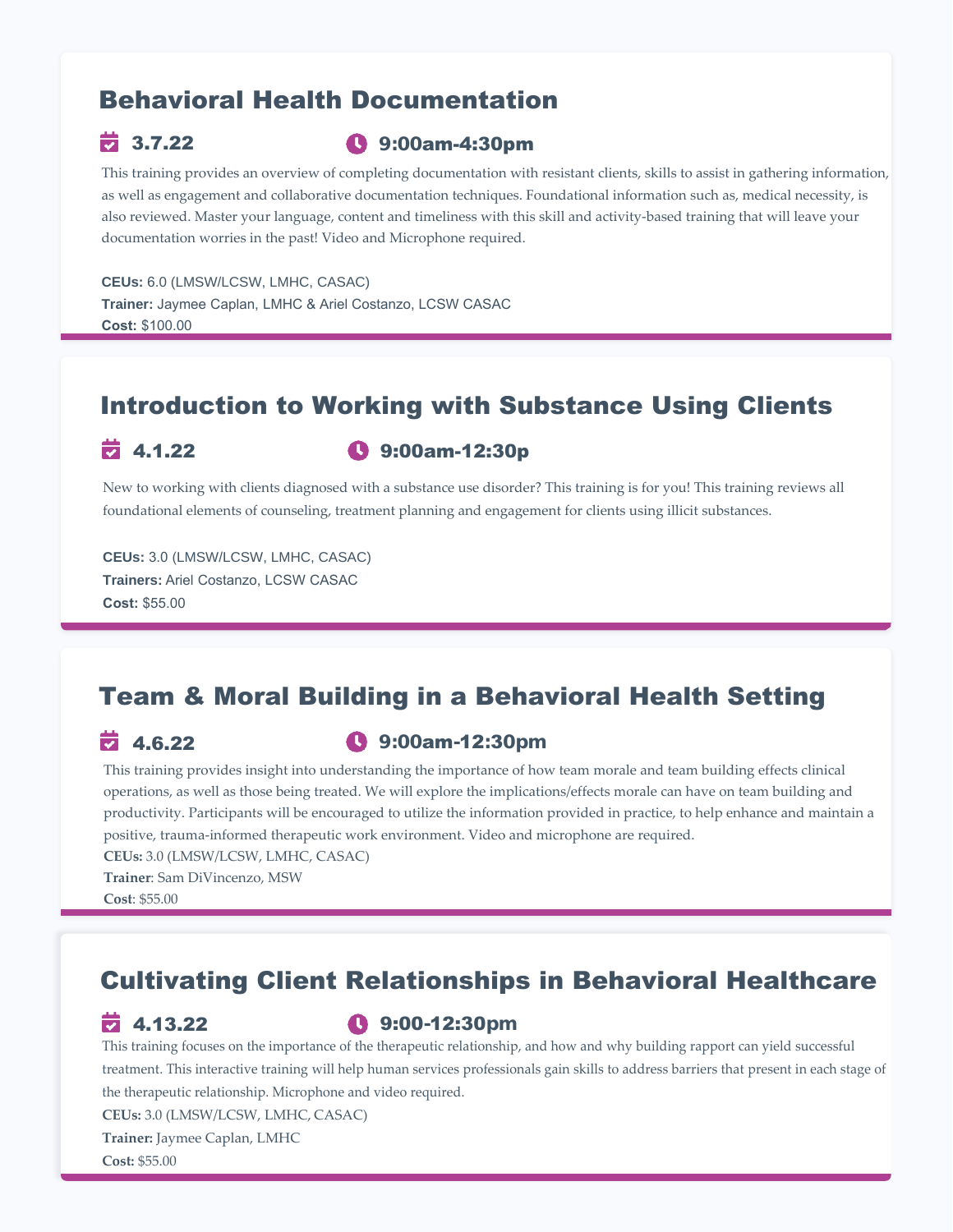## Human Trafficking: Recognition and Response

### $\overrightarrow{2}$  4.27.22  $\overrightarrow{9}$  9:00am-12:30pm

This training aims to provide attendees with a general understanding of human trafficking, one of the world's fastest growing criminal activities. This training will give an overview of human trafficking including the methods used, warning signs of potential victims, and the consequences endured by victims. This training will also review the resources available to those who have been affected in order to better assist clients. Video and microphone required. **CEUs:** 3.0 (LMSW/LCSW, LMHC, CASAC)

**Trainer:** Hillary Petko, LCSW **Cost:** \$55.00

## Effective Supervision Skills

## $\overline{5}$  5.19.22 & 5.20.22  $\bullet$  9:00am-12:30pm Both Days

This training will provide updated information about different levels of leadership, various supervision styles, developing team morale, and helpful techniques to address conflict. Geared toward leaders looking to brush up on trauma informed supervisor methods, ways to minimize and resolve conflict and tips to create one's own supervisory style.

**CEUs:** 6.0 (LMSW/LCSW, LMHC, CASAC) **Trainer:** Sam DiVincenzo, MSW **Cost:** \$100.00

## Family Structure and Clinical Interventions

### $\overline{2}$  5.16.22 & 5.23.22  $\bullet$  9:00-4:30pm Both Days

In this two-day training, participants will learn about engaging and involving clients' personal and supportive collaterals in a substance use and mental health treatment setting. This training is open to all direct care staff interested in enhancing their skill set and growing their collateral- specific intervention tool-box. Assessments, family structure and therapy models are also explored.

**CEUs:** 12.0 (LMSW/LCSW, LMHC, CASAC) **Trainer:** Jaymee Caplan, LMHC **Cost:** \$200.00